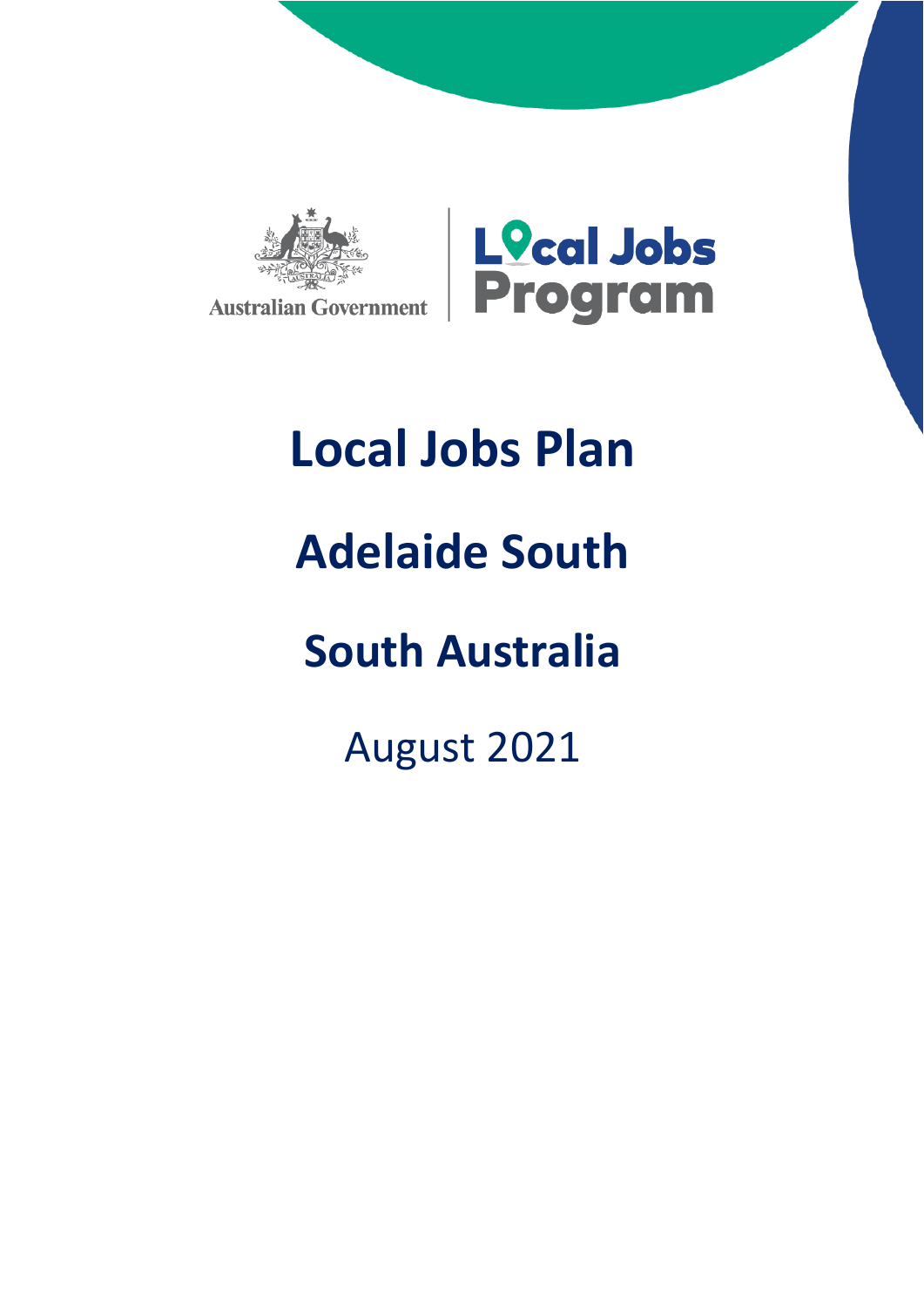### Contents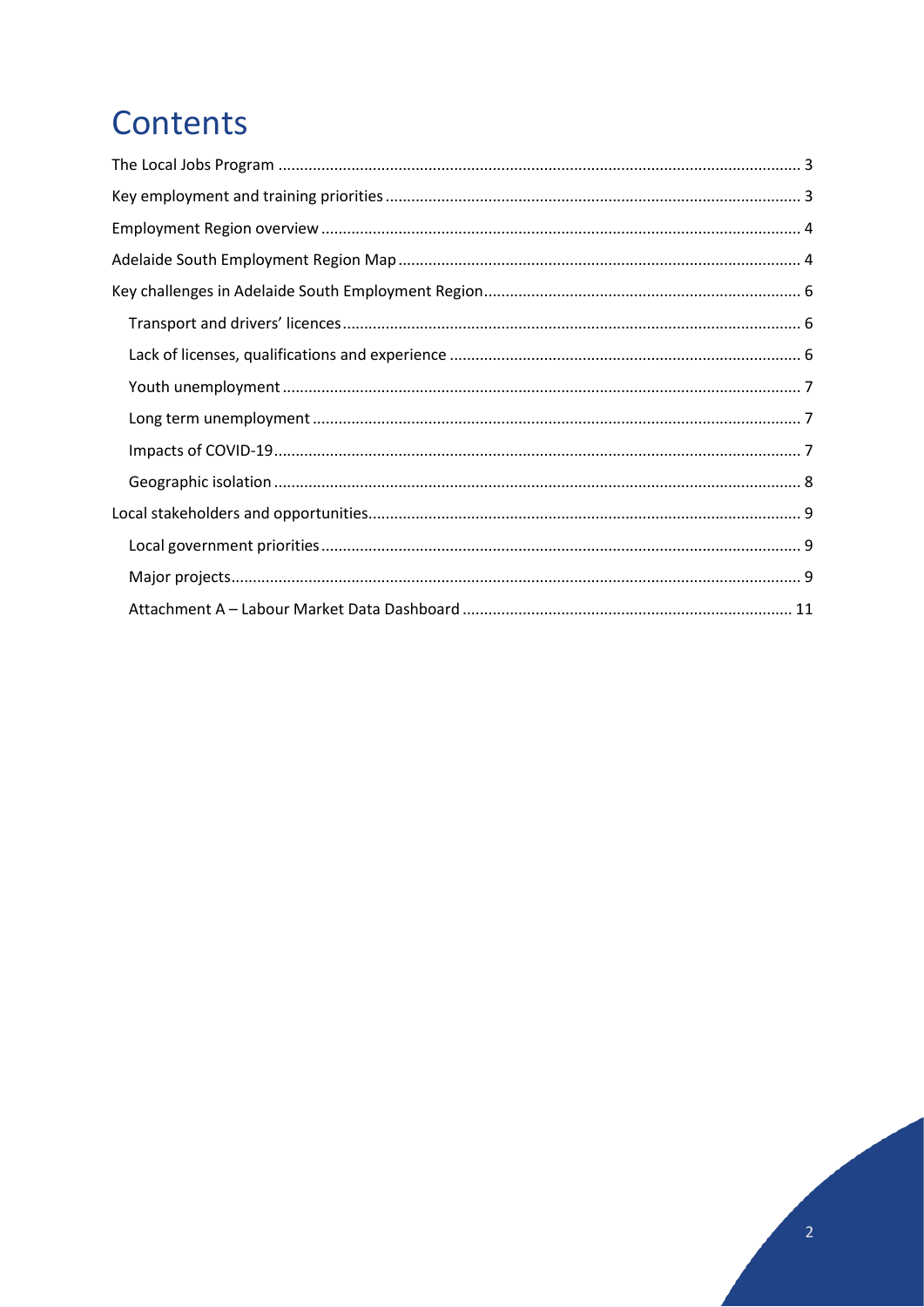The Department of Education, Skills and Employment acknowledges the traditional owners and custodians of country throughout Australia and acknowledges their continuing connection to land, water, and community. We pay our respects to the people, the cultures and the elders past, present and emerging.

### <span id="page-2-0"></span>The Local Jobs Program

As part of supporting Australia's economic recovery from the COVID-19 pandemic, the Australian Government's Local Jobs Program (LJP) brings together expertise, resources and access to funding at the local level to accelerate reskilling, upskilling and employment pathways in 51 Employment Regions.

Recognising the importance of local knowledge in getting people back into jobs quickly, the LJP includes the following key elements in each region:

- a local Employment Facilitator
- a Local Jobs and Skills Taskforce
- a Local Jobs Plan
- a Local Recovery Fund to support small scale activities
- access to the National Priority Funding Pool.

The Taskforces, each chaired by the respective region's Employment Facilitator, develop and update a Local Jobs Plan for their region that identifies key employment and training priorities and provides a framework for driving employment outcomes in the context of the local labour market.

This interim Local Jobs Plan for the Adelaide South Employment Region identifies the key LJP priorities with a focus on creating employment opportunities, actively upskilling or reskilling local job seekers and meeting local employer demands.

### <span id="page-2-1"></span>Key employment and training priorities

- 1. Work with industry and employers to understand their workforce needs and develop industrydriven training and employment initiatives to maximise opportunities and outcomes for local job seekers and those impacted by COVID-19, ensuring local job seekers are adequately skilled to take up employment opportunities including, traineeships and apprenticeships.
- 2. Maximising opportunities through stakeholder partnerships to create pathways into regional specific and growth industries, including within the Health Care, Manufacturing, Food Processing, Horticulture, Agriculture, Tourism and Construction sectors.
- 3. Leverage existing programs and funding within the region and local activities to better support young job seekers to prepare for and gain employment, addressing specific barriers to employment in the region, such as licences and transportation.
- 4. Develop strategies to increase access to existing pathways to training and employment for job seekers who are Aboriginal and Torres Strait Islander, mature aged, culturally and linguistically diverse, long term unemployed or who have a disability
- 5. Supporting employers and industry in upskilling existing employees to increase capacity and to open opportunities for entry-level jobs for job seekers
- 6. Develop initiatives that address non-vocational barriers to employment for job seekers in the region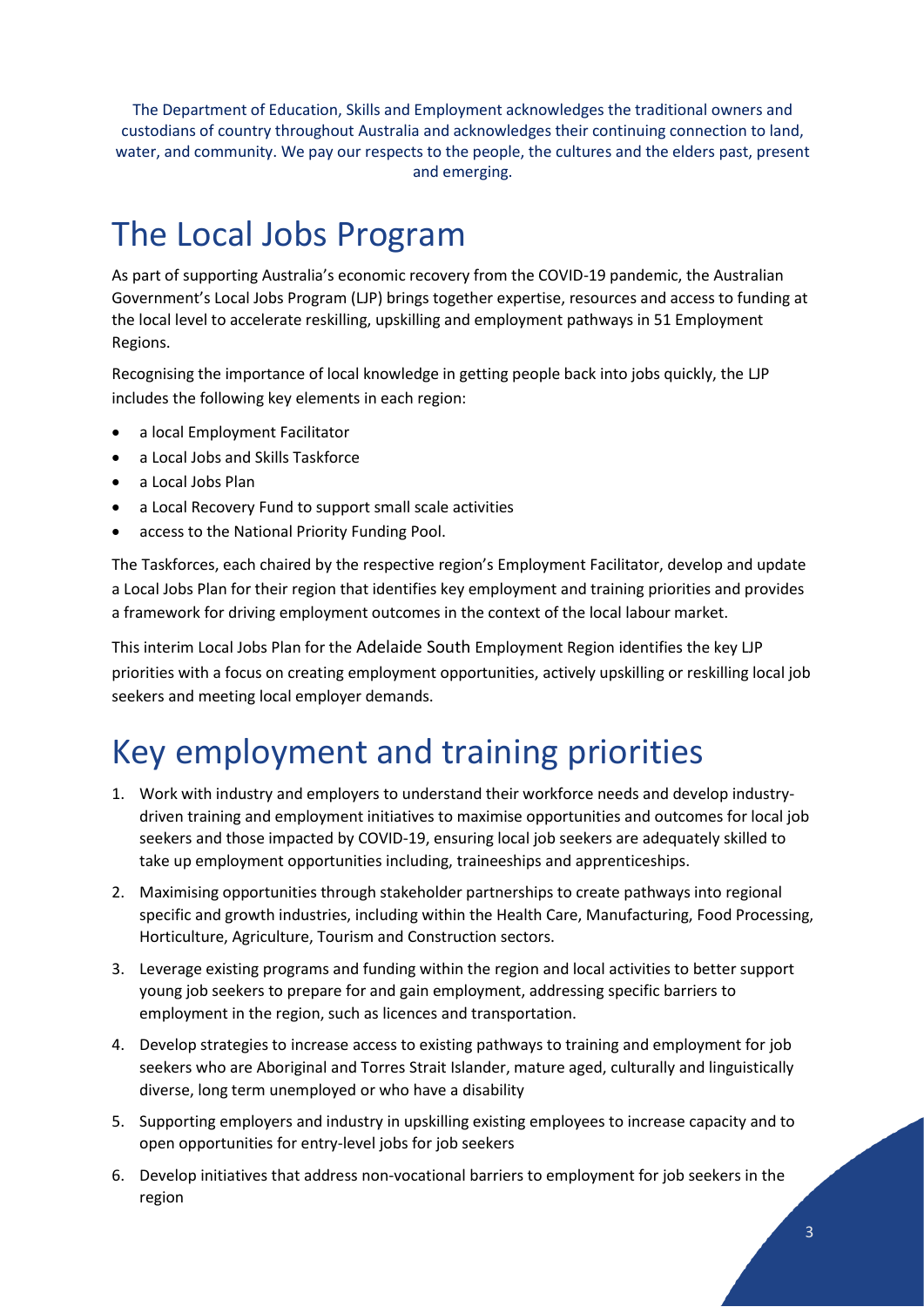### <span id="page-3-0"></span>Employment Region overview

The Adelaide South Employment Region has a total area of 9,524km². The estimated total population for the region in 2020, was 739,289 people.

The region covers northern areas including Kersbrook and Athelstone, the Adelaide CBD, urban areas in the Adelaide Hills such as Mount Barker and Stirling, and coastal areas from Glenelg to Victor Harbour. The Adelaide South Employment area also includes Cape Jervis and Kangaroo Island.

The region comprises 17 Local Government Areas (LGAs): Adelaide, Adelaide Hills, Alexandrina, Burnside, Campbelltown, Holdfast Bay, Kangaroo Island, Marion, Mitcham, Mount Barker, Norwood Payneham St Peters, Onkaparinga, Prospect, Unley, Victor Harbor, Walkerville and Yankalilla.

The LGAs with the highest populations are Onkaparinga with an estimated 175,900 people in 2020 and Marion with 96,500 people. The LGAs with the smallest populations are in Kangaroo Island with 4,980 people and Yankalilla with 6,300 people. Ninety three per cent of the region's population is located within metropolitan Adelaide and the other seven per cent is in the Fleurieu Peninsula and Kangaroo Island (ABS Regional Population estimates 2019-20).



#### <span id="page-3-1"></span>**Adelaide South Employment Region Map**

The unemployment rate for the region at May 2021 was 6.6 per cent. There are pockets of significant disadvantage across the region, including long term unemployment, high levels of income support dependency and high levels of youth unemployment. Adelaide South has three areas ranked in the lowest 25 areas on the 2016 Index of Relative Socio-Economic Disadvantage (IRSD) in SA. The IRSD ranks areas in Australia according to relative disadvantage using ABS Census data. These are Hackham West/Huntfield Heights, Christie Downs and Morphett Vale West. The region also has ten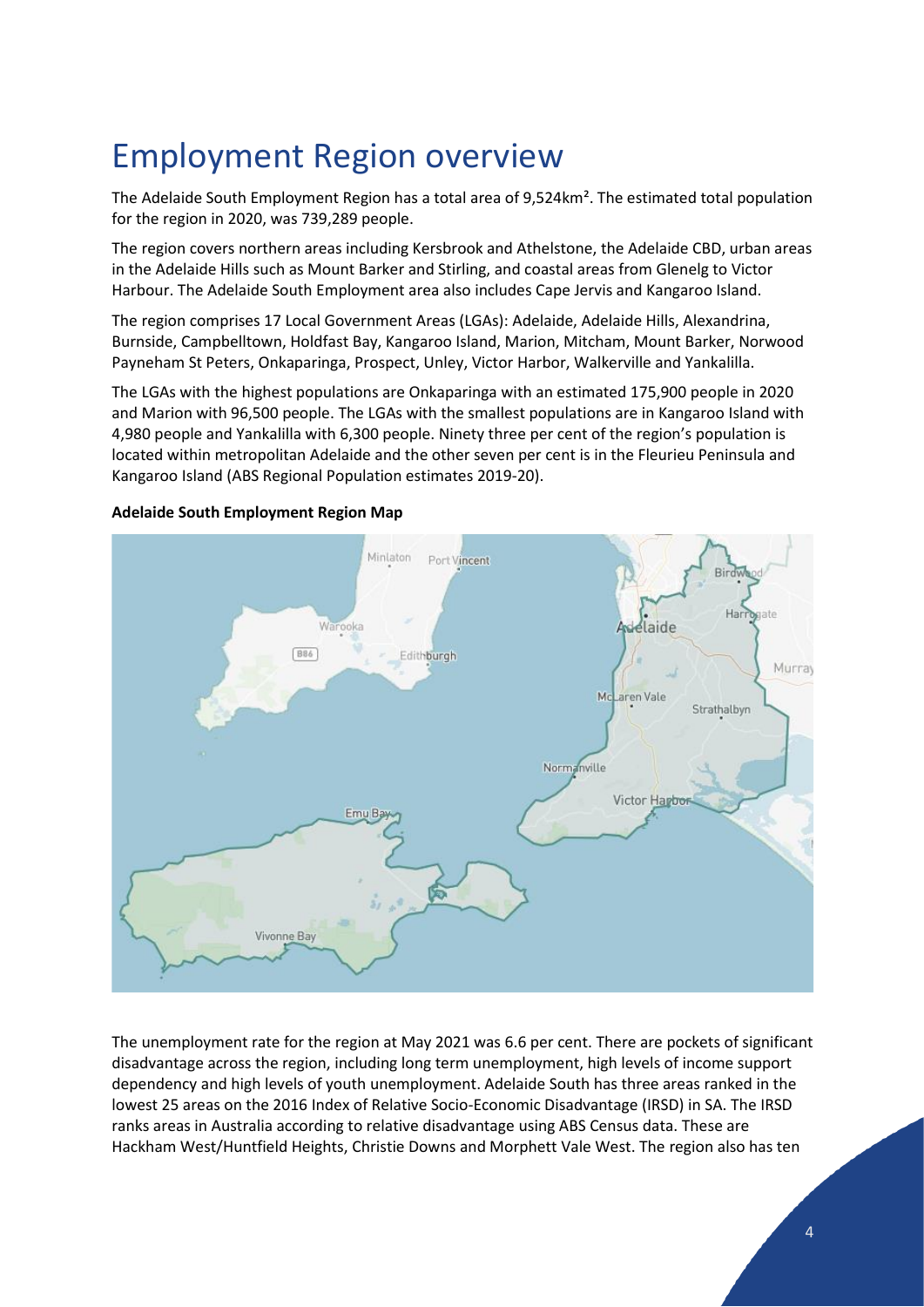out of the top 11 areas within SA with the least levels of disadvantage (predominantly in the inner southern, eastern and Adelaide Hills suburbs).

The region houses a diverse range of industries and jobs. This includes a variety of industries within the central business district of Adelaide, high intensity horticulture and broad-acre agriculture, and prominent tourism destinations such as Kangaroo Island and McLaren Vale.

There are opportunities for projects with a specific industry as well as location focus. For example, the City Onkaparinga contains the most visited tourism region outside the Adelaide CBD, McLaren Vale. The City of Marion contains the Tonsley Innovation District, on the site of the former Mitsubishi factory, which houses over 1,700 employees, and contains co-working spaces, vocational and higher education, entrepreneurship and international companies. The Adelaide Hills economy predominantly contains small businesses, with about 4,000 businesses in the region, focusing on tourism and viticulture and horticulture. Victor Harbor (with 39 per cent of its population aged over 65 years old, the second oldest local government population in Australia) has a focus on health and community services, construction, retail, and tourism.

There are two Regional Development Australia organisations operating in the region, Adelaide Metropolitan and Adelaide Hills, and Fleurieu and Kangaroo Island.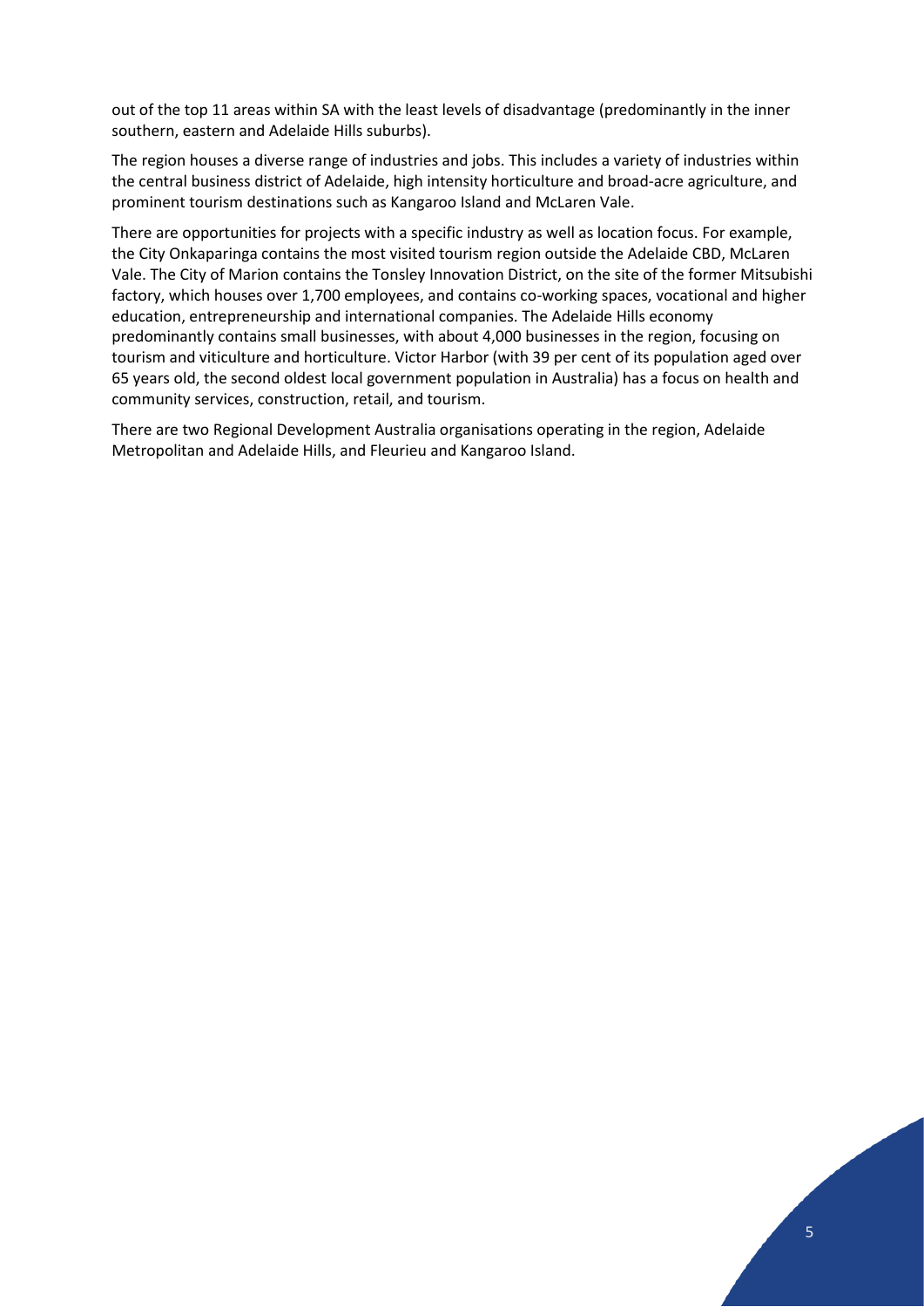## <span id="page-5-0"></span>Key challenges in Adelaide South Employment Region

Employers and job seekers in the Adelaide South Region face the following long standing and contemporary challenges:

- Transport and drivers' licences
- Evolution of manufacturing
- Lack of licenses, qualifications and experience
- Youth unemployment
- Long term unemployment
- Impacts of COVID-19
- Geographic isolation.

The region also experienced the 2019/2020 Adelaide Hills and Kangaroo Island bushfires, which resulted in job losses and financial difficulties for residents and businesses.

More detailed labour market insights can be found in Attachment A - Labour Market Data Dashboard.

#### <span id="page-5-1"></span>**Transport and drivers' licences**

Most workers in the region travelled to work using their own vehicle (71 per cent at the 2016 Census) and less than 10 per cent used public transport. At the time of the 2016 Census, most people travelled between 2.5km and 10 km for work. Very few residents travelled over 50km to their place of work.

Transport challenges in the region, include:

- Obtaining a driver's licence and having access to reliable private transport is a common barrier for people, particularly young people, wanting to enter the workforce. Both obtaining and retaining a licence, and having adequate support to undertake the 75 hours of supervised training required to gain a provisional licence, is a significant barrier to employment
- Public transport is centred around major population areas and there is limited to no public transport access past Seaford Heights in the south, and Mount Barker to the North East, of the region. Limited public transport creates an additional barrier for job seekers who do not have a licence or access to a reliable vehicle.
- In regional areas, job service and training providers, and government and other services are in larger towns and cities. This means job seekers living in remote areas must travel for appointments and training.

#### <span id="page-5-2"></span>**Lack of licenses, qualifications and experience**

Common issues for job seekers, particularly young people, is a lack of essential licenses and experience. As mentioned previously, it can range from a driver's Licence and a reliable car to industry requirements like white cards, forklift licences and first aid. There are multiple reasons for these barriers including access to appropriate training, financial cost of training and licences and the ability to have a supervisor for required training or driving hours.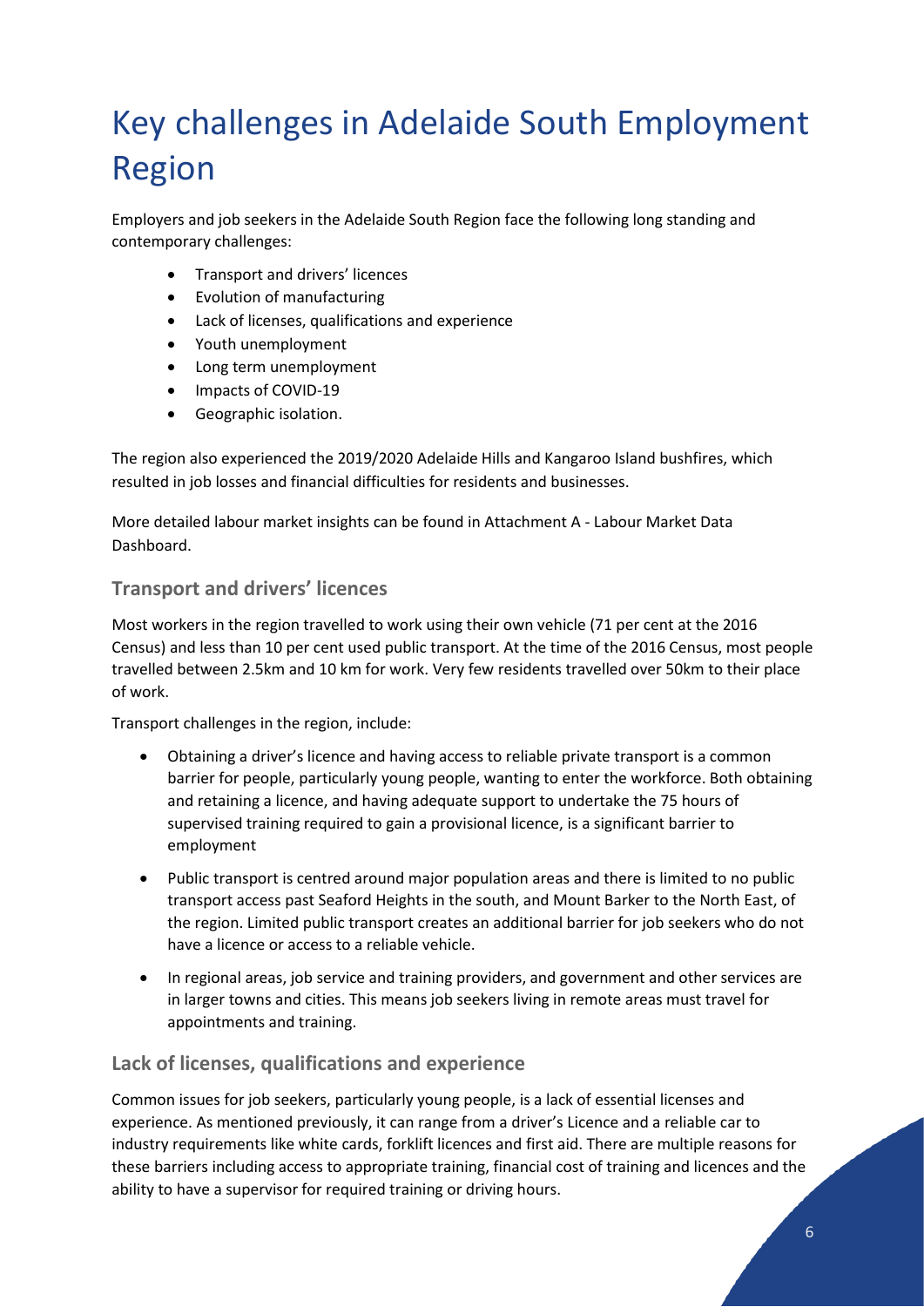Employers may be unable to employ a job seeker who has the required licenses and qualifications without practical on-the-job experience. This lack of experience was exacerbated by COVID-19 social distancing restrictions and the limits imposed on training providers.

#### <span id="page-6-0"></span>**Youth unemployment**

For youth unemployment the Adelaide- South Statistical Area 4 was the second highest rate at 15.9 per cent in May 2021, the second highest in SA. The rate is consistent with other SA4s such as Greater Adelaide (15.6 per cent), SA Outback (15.8 per cent).

The Centre for Independent Studies (2015) notes there are multiple and complex causes behind youth unemployment. 'Among them, the quality and relevance of education (there is a direct correlation between level of educational attainment and level of unemployment), which in turn creates a situation of assistance and dependency. A low skilled, inexperienced young workforce with great emphasis on part-time and casual jobs is particularly vulnerable to adverse economic conditions, which leads to youth unemployment being higher and more unstable than overall unemployment' (Centre for Independent Studies, 2015).

#### <span id="page-6-1"></span>**Long term unemployment**

The employment data indicates that across the three employment programs, jobactive, Transition to Work and Parents Next that three quarters of job seekers in the region are long term unemployed (12 months or longer unemployed). The increase in the proportion of job seekers with an unemployment duration has grown from May 2019 – May 2021. This presents a significant barrier for these job seekers to be competitive in the labour market. These job seekers are not able to promote a recent work history or a current skill level to meet the needs of employers.

The National Skills Commission Vacancy Report May 2021 stated after Queensland, South Australia recorded the next strongest increase in recruitment activity over the month (up by 4.5 per cent or 550 job advertisements). With strong vacancy growth and businesses recovering from COVID-19, those job seekers with long periods of unemployment may be left behind by employers and further add to their length of unemployment.

#### <span id="page-6-2"></span>**Impacts of COVID-19**

Employment changes occurred because of COVID-19. There were significant employment losses in areas such as agriculture, forestry and fishing, financial and insurance services. There was also an impact on tourism and hospitality with significant job losses and reduction of working hours. As the economy starts to improve and restrictions continually ease, these businesses are re-opening and/or returning to pre COVID-19 opening hours.

During restrictions, there was an increase in the demand for logistical staff including delivery drivers, warehouse staff due to increased use of home deliveries of groceries and food, and internet shopping. There is speculation that this demand may reduce as the working population returns to their workplaces and reduces the hours they work from home.

The highest proportional growth in the JobSeeker and Youth Allowance payments were in the Eastern, inner North and Adelaide Hills areas. North Adelaide saw an increase of 200 per cent from March 2020 to June 2020. Other Statistical Area 2s with high growth in the same period included Burnside- Wattle Park (179 per cent), Coromandel Valley (177 per cent), Belair (167 per cent) and Aldgate- Stirling (150 per cent).

There were signs of recovery between February 2020 and February 2021. Industries including Education and Training, Health Care and Social Assistance and Construction have seen marked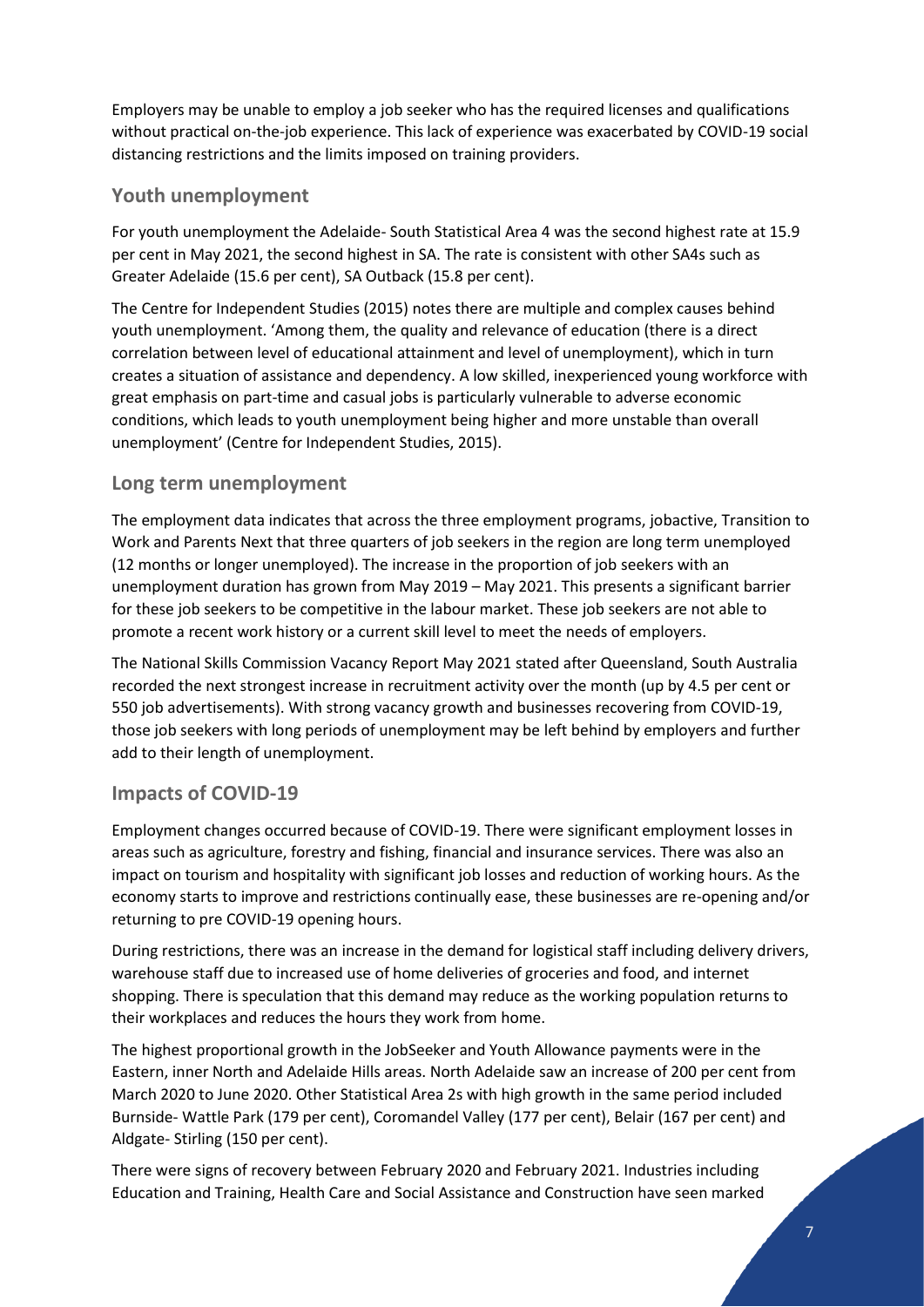increases in employment. It has also been reported that local job providers have seen a significant increase in job seekers due to COVID-19 and are actively recruiting staff. This demand has been impacted by the return of face to face interviews for job seekers.

#### <span id="page-7-0"></span>**Geographic isolation**

In addition to the transport issues described earlier, geographic isolation has implications for access to government, training and other services. Kangaroo Island is the most geographically isolated within the region requiring a ferry crossing or an airplane service for access.

Due to economies of scale services, including job providers and education and training, may not have a presence outside major suburban areas. There is little incentive for providers to travel to regional areas due to the costs associated with travel and accommodation, and difficulties in attracting viable number of attendees. Training providers may also have limited access to quality trainers with current industry experience. These issues have been further heightened due to COVID-19 social distancing restrictions limiting the number of trainers and participants that can be in a training room.

The region has a large geographic span with Kangaroo Island being isolated from mainland South Australia and limited by transport options. This has implications regarding the available services to support job seekers to access training and employment opportunities.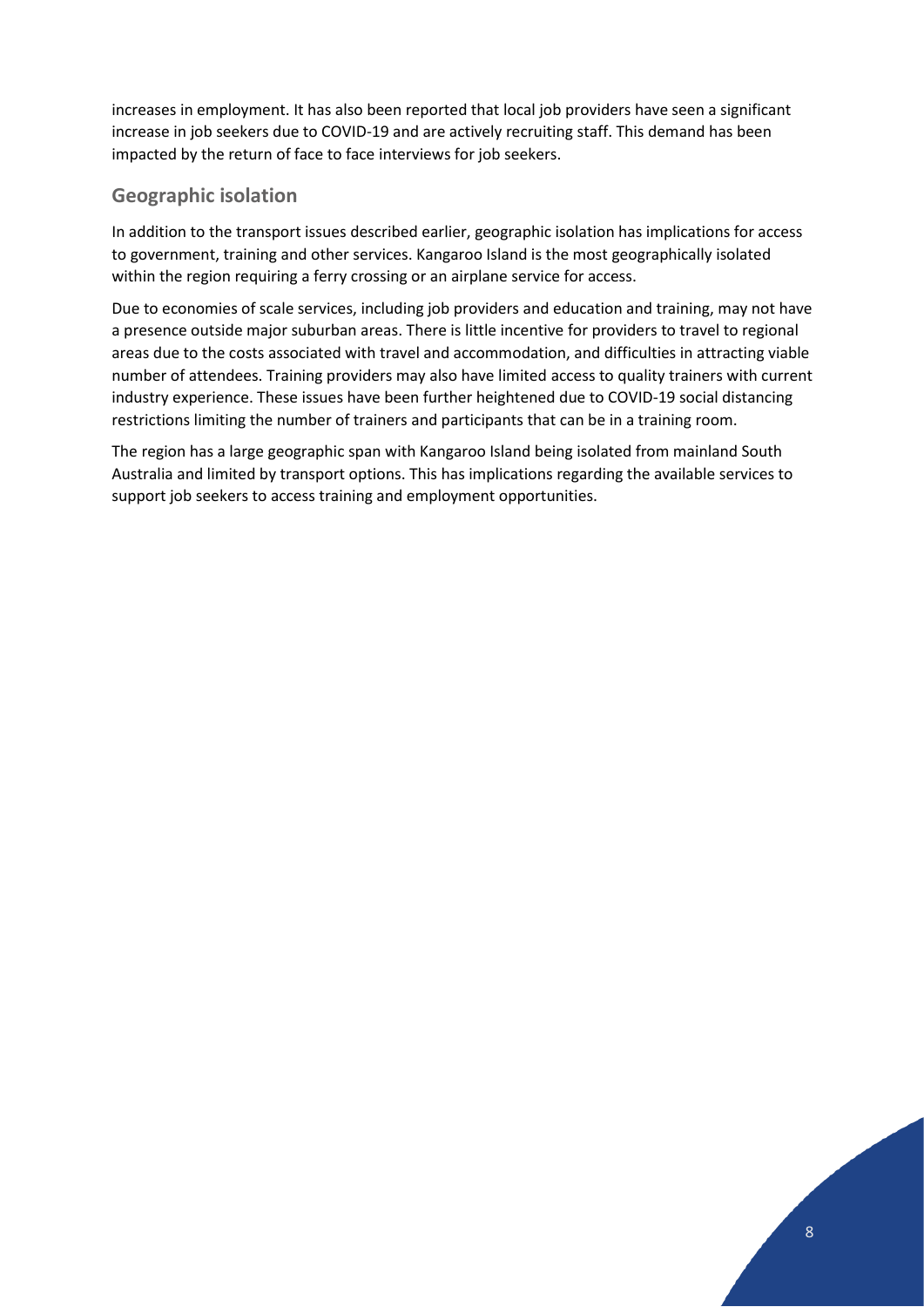## <span id="page-8-0"></span>Local stakeholders and opportunities

#### <span id="page-8-1"></span>**Local government priorities**

Common economic priorities across the region's Local Government Areas relate to tourism, business investment, export opportunities, increasing demand for service industries and encouraging valueadded initiatives. Other observations on economic trends from local government level include:

- A move from a predominately production-based (economy) to one based on creativity and innovation (Adelaide Hills Council Strategic Plan)
- Employment growth will come from labour intensive sectors of health, aged care and social assistance, education, training, personal services including retail, hospitality and recreation. It is also anticipated that there will be growth in creative industries including design and IT and a growth in microbusiness (Campbelltown City Council Strategic Plan)

#### <span id="page-8-2"></span>**Major projects**

There are several major projects underway in the Adelaide South Employment Region. The table below lists key projects by Local Government Area.

| <b>COUNCIL</b> | <b>PROJECT</b>                                                                                                                                                                                                                                                                                                                                                                                                                                                                                                                                                                                                                                                                                                                                                                                                                                                                                                             |
|----------------|----------------------------------------------------------------------------------------------------------------------------------------------------------------------------------------------------------------------------------------------------------------------------------------------------------------------------------------------------------------------------------------------------------------------------------------------------------------------------------------------------------------------------------------------------------------------------------------------------------------------------------------------------------------------------------------------------------------------------------------------------------------------------------------------------------------------------------------------------------------------------------------------------------------------------|
| Onkaparinga    | Multiple 'lifestyle' and retirement residential developments for 55-year-<br>old + people<br>Six significant Defence suppliers located at Lonsdale<br>Advanced engineering, boat building, electronics, and metalworks all<br>$\bullet$<br>expanding their R&D and manufacturing workforce based on new<br>contracts<br>SA Government funded projects in schools - \$60m<br>New hospitality, retail and creative small business emerging in 'traditional'<br>townships including Aldinga and McLaren Vale<br>Mt Bold reservoir extension - \$200m<br>Flagstaff Road widening project - \$32.9m<br>Main South Road/Victor Harbour duplication upgrade is pledged in State<br>Government 2021 estimates - \$435m<br>Main South Road Seaford to Aldinga expected to proceed in 2022 - \$600m<br>$\bullet$<br>Establishment of Onkaparinga Youth Enterprise Hub<br>$\bullet$<br>Aldinga Payinthi College - \$117m<br>$\bullet$ |
| <b>Marion</b>  | Repat Health precinct redevelopment - \$80m<br>$\bullet$<br>Tonsley Innovation precinct is continuing to expand and diversify<br>Edwardstown is currently subject to the City's Revitalisation project,<br>aiming to increase the prosperity, liveability and investment appeal of the                                                                                                                                                                                                                                                                                                                                                                                                                                                                                                                                                                                                                                     |
|                | region                                                                                                                                                                                                                                                                                                                                                                                                                                                                                                                                                                                                                                                                                                                                                                                                                                                                                                                     |

#### **Table 1: Selected major projects by Local Government Area**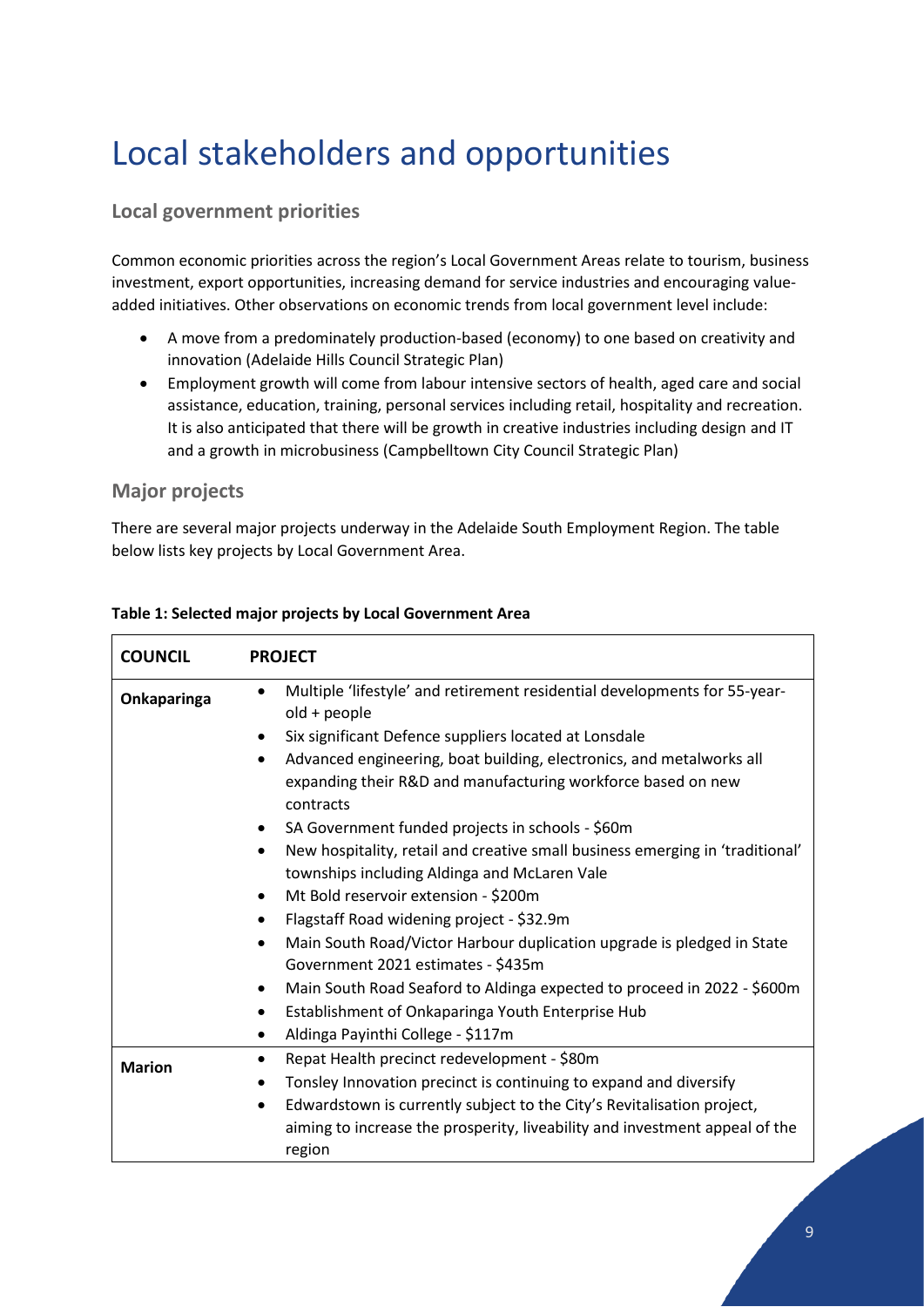| <b>COUNCIL</b>                          | <b>PROJECT</b>                                                                                                                                                                                                                                                                                                                                                                                                                                                                                                                                                                                                                                                                                                                                                                                                                                                       |
|-----------------------------------------|----------------------------------------------------------------------------------------------------------------------------------------------------------------------------------------------------------------------------------------------------------------------------------------------------------------------------------------------------------------------------------------------------------------------------------------------------------------------------------------------------------------------------------------------------------------------------------------------------------------------------------------------------------------------------------------------------------------------------------------------------------------------------------------------------------------------------------------------------------------------|
| Adelaide Hills /<br><b>Mount Barker</b> | Vineyard and horticulture rebuilding and resilience including cherries and<br>olives across Adelaide Hills, Cudlee Creek and Kangaroo Island - \$5.9m<br>Onkaparinga Woollen Mills Redevelopment - \$3m<br>٠<br>Fox Creek Bike Park Cudlee Creek Rebuild of trails and facilities - \$2.5m<br>$\bullet$<br>LeafCann major project - will produce high quality pharmaceutical grade<br>$\bullet$<br>medicinal cannabis ingredients and medicines in its state-of-the-art<br>cultivation and production facility. It is estimated it will create 1400 jobs<br>plus 850 jobs during development - \$350m<br>Mt Barker Regional Sports Hub - \$20m<br>٠<br>Co-working Hub/New Venture Institute Partnership based at Mt Barker<br>$\bullet$<br>TAFE campus - \$1.0m<br>Development of Heysen Boulevard (ring-road through southern housing<br>٠<br>developments) - \$48m |
| Alexandrina /<br><b>Victor Harbour</b>  | Ocean St Precinct Upgrade Victor Harbour - \$6.4m<br>٠<br>Heysen Trail Reinvigoration - \$5m<br>Railway Terrace Precinct Development - \$4.3m                                                                                                                                                                                                                                                                                                                                                                                                                                                                                                                                                                                                                                                                                                                        |
| <b>Adelaide</b>                         | Central Market Arcade Redevelopment - \$400m<br>٠<br>Lot 14 Adelaide development - \$672m<br>٠<br>60 King William Street - mixed use redevelopment<br>٠<br>203 North Terrace - 367 bed student accommodation<br>٠<br>266 North Terrace - GSA Student Accommodation Tower                                                                                                                                                                                                                                                                                                                                                                                                                                                                                                                                                                                             |
| Kangaroo<br>Island                      | Early Childhood Education and Care Centre Construction - \$1.8m<br>$\bullet$<br>Collaborative package of projects to support rural landholders recover and<br>build back better agriculture on Kangaroo Island, Adelaide Hills and Mount<br>Barker - \$8.9m<br>Establishment of a small-scale fibre mill on Kangaroo Island - \$0.9m<br>٠<br>Support for SA Apiary Industry - \$0.68m<br>SA Government's Regional Development Strategy (April 2021) identifies<br>\$20m for improving security and water supply to Kangaroo Island<br>American River Resort - \$20m<br>Increased internet coverage and capacity through funding for improved<br>open-access telecommunication infrastructure<br>Funds to establish accommodation for tradespeople, seasonal workers and<br>fire recovery and construction personnel                                                  |